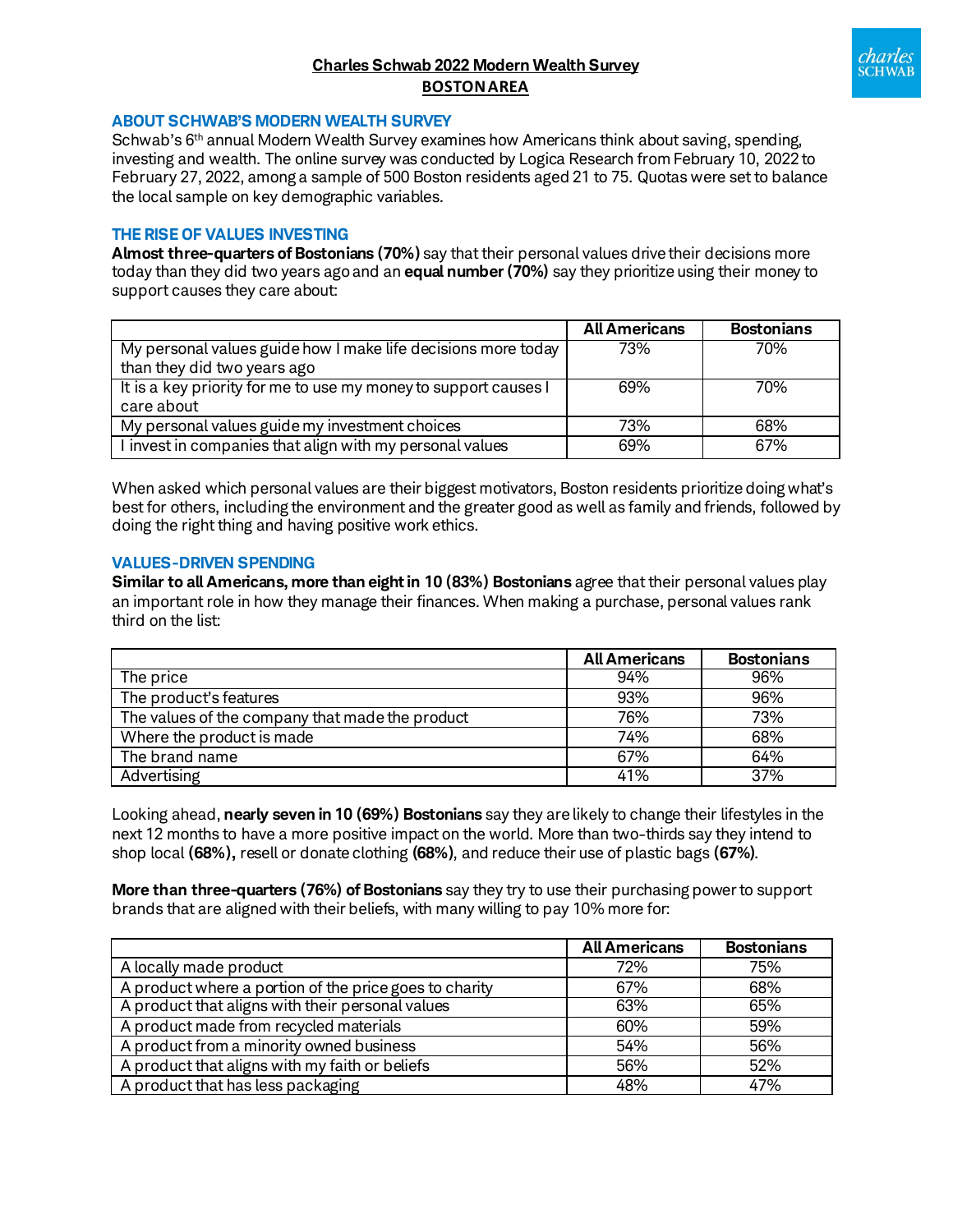

# **Charles Schwab 2022 Modern Wealth Survey BOSTONAREA**

## **VALUES-DRIVEN INVESTING**

**More than two-thirds (68%)** of Boston investors agree that their values guide their investment choices, with the following factors influencing investing decisions, among others:

|                                                               | <b>All Americans</b> | <b>Bostonians</b> |
|---------------------------------------------------------------|----------------------|-------------------|
| Company performance                                           | 96%                  | 96%               |
| <b>Risk</b>                                                   | 94%                  | 92%               |
| <b>Stock Price</b>                                            | 93%                  | 90%               |
| Company reputation                                            | 91%                  | 89%               |
| The expected dividends                                        | 92%                  | 88%               |
| Diversification, how the fund or company fits into my overall | 90%                  | 86%               |
| portfolio                                                     |                      |                   |
| The sector or the industry                                    | 86%                  | 78%               |
| Corporate values                                              | 81%                  | 76%               |
| How the company treats its employees                          | 81%                  | 72%               |

## **PRIORITIZING VALUES IN THE WORKPLACE**

**Similar to all Americans, nine in ten (90%) Boston-based workers** say that it is important for them to feel fulfilled by their work:

|                                                           | <b>All Americans</b> | <b>Bostonians</b> |
|-----------------------------------------------------------|----------------------|-------------------|
| It is important to me to be fulfilled by my work          | 89%                  | 90%               |
| Having colleagues and co-workers who respect my personal  | 85%                  | 88%               |
| values is important to me                                 |                      |                   |
| My personal values guide how I manage my career           | 84%                  | 83%               |
| I chose my career path based on my personal values and    | 74%                  | 77%               |
| affinities                                                |                      |                   |
| I chose my employer based on their values                 | 63%                  | 61%               |
| I would work for a lower salary for a company that better | 59%                  | 52%               |
| represents my personal values or interests                |                      |                   |
| My work defines who I am                                  | 56%                  | 52%               |

When looking at the factors that influence Boston workers' decisions when it comes to selecting a new job, salary and work life balance are the top factors. Sharing similar values is higher than job title. Other influential factors include:

|                                                            | <b>All Americans</b> | <b>Bostonians</b> |
|------------------------------------------------------------|----------------------|-------------------|
| The salary                                                 | 93%                  | 97%               |
| Work life balance                                          | 93%                  | 96%               |
| The hours                                                  | 92%                  | 94%               |
| The employee benefits (Healthcare, $401(k), $ )            | 89%                  | 89%               |
| The flexibility of where I work (office, home, anywhere)   | 87%                  | 86%               |
| Opportunity for advancement                                | 84%                  | 84%               |
| The company's values/mission align with my personal values | 83%                  | 84%               |
| Working with people who share my values                    | 78%                  | 80%               |
| The stock options or equity compensation                   | 63%                  | 60%               |
| The job title                                              | 54%                  | 54%               |